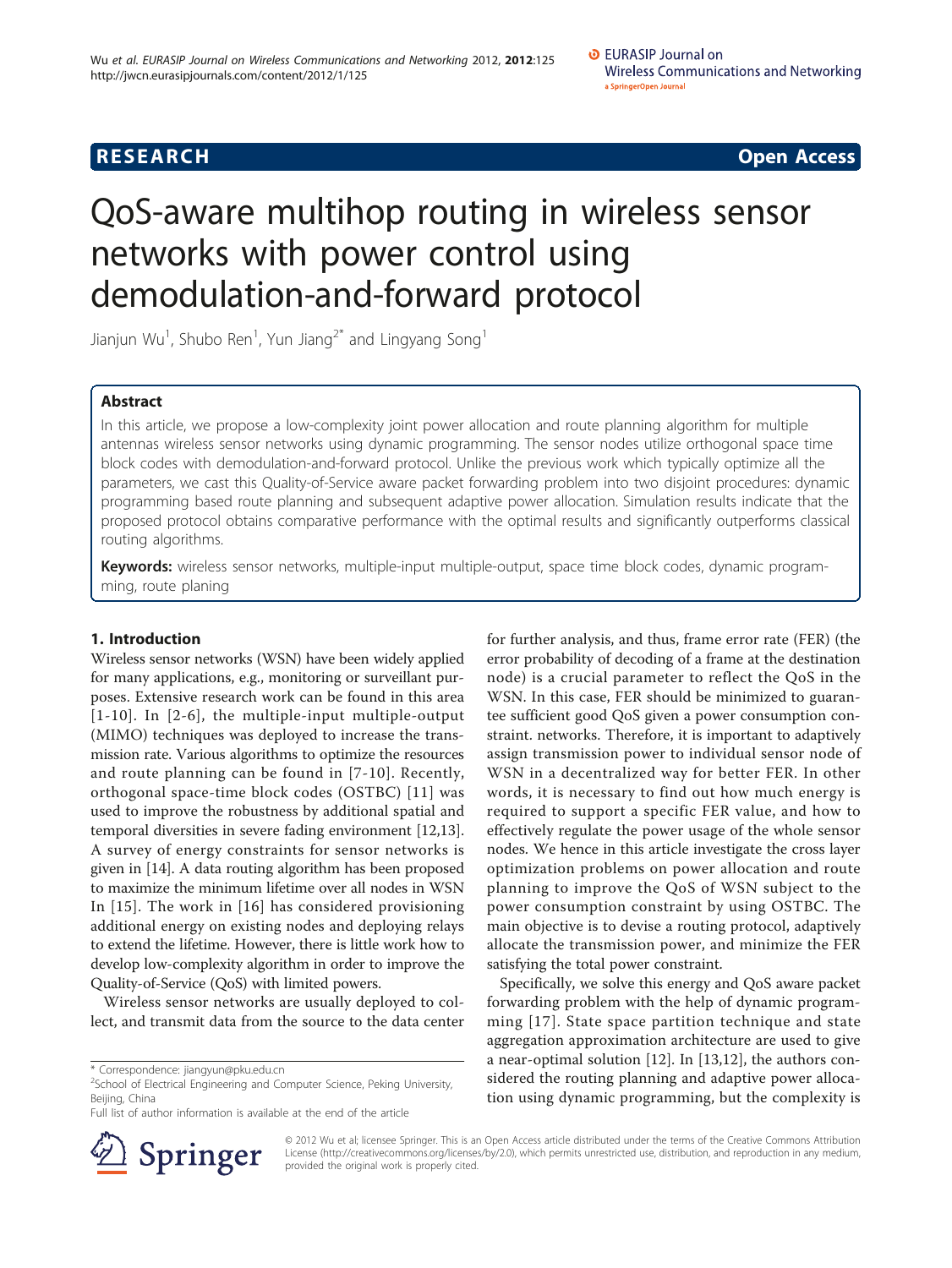prohibitive. Although dynamic programming is efficient for the joint optimization problem, it still jointly considers two parameters (transmission distance search and power allocation) at the same time. To reduce complexity, a linear protocol is given by searching the route first by dynamic programming with an equal transmission power at each hop, and then reallocating power to each node later with the same energy constraint to minimize the FER. As a result, the dynamic programming based method only has one parameter to optimize. Specifically, the proposed method decreases the computation complexity to  $O(n)$ , while the joint optimization algorithm requires a degree of  $O(n^2)$ .

The rest of the article is organized as follows: In Section 2, we present the system and energy consumption models. The optimal routing protocol is described in Section 3. Reduced-complexity (RC) algorithm is presented in Section 4. Simulation results are provided in Section 5. In Section 6, we draw the main conclusions.

Notation: Boldface upper-case letters denote matrices, boldface lower-case letters denote vectors,  $\mathbb{C}^{i \times j}$  and  $\mathbb{R}^{i \times j}$ denote the set of  $i \times j$  complex and real matrices, respectively,  $\left(\cdot\right)^{T}$  stands for transpose,  $*$  denotes discrete-time convolution,  $(\cdot)^*$  denotes complex conjugate,  $(\cdot)^H$  represents conjugate transpose,  $E$  is used for expectation,  $var$ is used for variance, and  $||\mathbf{x}||^2 = \mathbf{x}^H \mathbf{x}$ .

#### 2. System model

In this article, we consider a cluster-based WSN, where sensor nodes are organized into several clusters. Every cluster consists of multiple sensor nodes with one common cluster head. Each sensor node is equipped with  $N$ isotropic antennas. At the  $k$ -th hop, the node transmits *per symbol* with power either  $p_k$  or 0. We assume sufficiently separated nodes such that any mutual coupling effects among the antennas of different nodes can be ignored. For simplicity, we assume slow and flat Rayleigh fading between each node, and there is no multipath fading or shadowing.

The transmit symbol vector of size  $K \times 1$  is denoted  $s =$  $[s_1, ..., s_K]^T$ , where  $s_i \in A$ , where A represents a signal constellation set. M-PSK constellation is adopted in this article, and  $\mathbb{E}[|x_i|^2] = p_k$ . The vector **s** is transmitted by means of a given OSTBC matrix  $C(x)$  of size  $B \times N$ , where B and N are the space and time dimension of the OSTBC, respectively. If bits are used as inputs to the system,  $K \log_2$ M bits are used to produce the vector s. In [[11\]](#page-8-0), the following holds:  $C(s)C(s)^H = \beta K I_B$ , where  $\beta = 1$  if  $C(\mathbf{x}) = \mathcal{G}_I^T$ ,  $C(s) = \mathcal{H}^T$  where  $\beta = 2$ . The transmission  $C(s) = H_3^T$  or  $C(s) = H_4^T$  when  $\beta = 2$ . The transmission<br>rate is  $K/N$  and the  $C(s)$  is sent over the MIMO shappel rate is  $K/N$ , and the  $C(s)$  is sent over the MIMO channel **H** of site  $N \times B$ .

At the k-th hop, the  $N \times N$  receive block signal Y can be expressed as

$$
\mathbf{Y} = d_k^{-\alpha} \mathbf{HC}(\mathbf{s}) + \mathbf{N},\tag{1}
$$

where  $d_k$  represents the communication distance between the  $(k - 1)$ -th hop and the k-th hop,  $\alpha$  denotes the path loss component, and the additive block noise N is complex Gaussian circularly distributed with independent components having variance  $N<sub>o</sub>$  and zero mean. By generalizing the approach given in [\[11](#page-8-0),[12\]](#page-8-0), the OSTBC system can be shown to be equivalent to a SISO system with the following input output relationship

$$
\gamma_i = \sqrt{\varphi} d_k^{-\alpha} x_i + \nu_i,\tag{2}
$$

where  $i \in \{1, ..., K\}, \phi \triangleq ||\mathbf{H}||^2$ , and  $v_i \sim \mathcal{CN}(0, N_o/\beta)$ . It can be seen that the receive signal to noise ratio (SNR)  $\gamma_k$  per symbol for a particular realization of the fading is given by  $\gamma_k \triangleq \frac{p_k \beta_\varphi}{d_k^{2\alpha} N_o}$ . At the *k*-th hop, for a given  $\gamma_k$ , the corresponding symbol error rate (SER) is determined by [\[18\]](#page-8-0)

$$
SER_{k}(\gamma_{k}) = \frac{1}{\pi} \int_{0}^{\frac{(M-1)\pi}{M}} \exp\left(-\frac{g_{psk}\gamma_{k}}{\sin^{2}\theta}\right)d\theta, \tag{3}
$$

where  $g_{psk} \triangleq \sin^2 \frac{\pi}{M}$ .

The expression in (3) only holds for a given  $\gamma$ , and with the use of the moment generating function (MGF), Next, the SER can be obtained by averaging (3) over the channel as follows [\[18\]](#page-8-0)

$$
SER_k = \frac{1}{\pi} \int\limits_{0}^{(M-1)\pi} \mathcal{M}_{\gamma_k}\left(-\frac{g_{\text{psk}}\gamma_k}{\sin^2\theta}\right)d\theta = \frac{1}{\pi} \int\limits_{0}^{(M-1)\pi}\left(1 + \frac{g_{\text{psk}}\beta}{N_s\sin^2\theta}p_kd_k^{-2\alpha}\right)^{-N^2}d\theta. \tag{4}
$$

The successful transmission rate (STR) per symbol is calculated as

$$
STR_k = 1 - SER_k. \tag{5}
$$

The STR per package is determined by

$$
\Gamma'_k = \prod_{i=0}^{k-1} (1 - \text{SER}_k^i).
$$
 (6)

where  $\kappa$  represents the length of one package and index i denotes the i-th symbol. Hence, the FER can be readily computed as

$$
\Gamma_k = 1 - \prod_{i=0}^{k-1} (1 - \text{SER}_k^i).
$$
 (7)

Note that from the analysis in (4), it can be seen that the average SER only depends on the distance between each node. In addition, the transmission of symbol blocks in a package is independent, and thus, the SER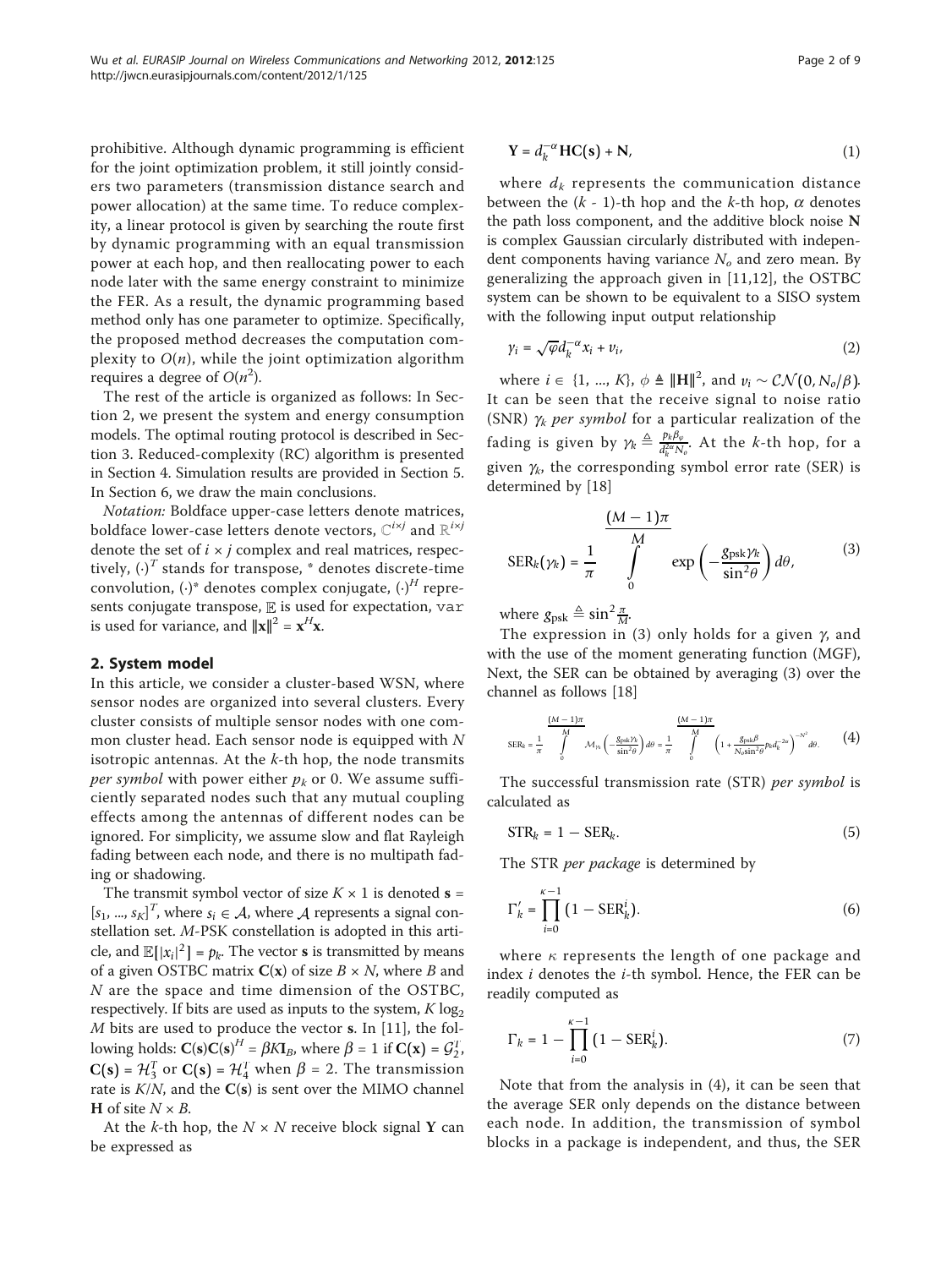and STR of each symbol does not rely on its previous or successive transmissions. Hence, the SER per symbol can be used equivalently to guarantee the required QoS, and FER can be reduced to SER per symbol. For simplicity, the time index  $i$  is ignored in the following analysis.

In each hop, demodulation and forward protocol is utilized, where no matter if the decoded signals are right or not, they will be forwarded to the next hop. The benefit of this method is to avoid the energy consumption as well as time delay by performing CRC check and subsequent retransmissions. As a result, the final SER at the sink can be written as

$$
SER = 1 - \prod_{k=0}^{U-1} STR_k,
$$
 (8)

where *U* represents the total number of hops.

Energy consumption model for wireless sensor nodes has been extensively discussed in many previous studies. The representative model to evaluate routing energy consumption *per symbol* at the  $k$ -th hop can be written as [[19](#page-8-0)]

$$
e_k = p_k + c,\tag{9}
$$

where the first term  $p_k$  is the transmission energy and the constant  $c$  denotes the energy consumption inside the node. The total consumed energy can be calculated as

$$
E = \sum_{k=0}^{U-1} e_k = \sum_{k=0}^{U-1} (p_k + c) = \sum_{k=0}^{U-1} p_k + Uc,
$$
 (10)

As shown in (4), the average SER can be written as a function of  $p_k = e_k - c$  and  $d_k$ . The SER at the sink can be calculated by

$$
SER = \prod_{k=0}^{U-1} SER_k(p_k, d_k).
$$
 (11)

To further reduce the complexity in (11), we can turn to calculate

$$
SER' = \log(SER) = \sum_{k=0}^{U-1} SER'_k(p_k, d_k),
$$
 (12)

where  $\text{SER}_k'(\mathit{p}_k, d_k) \triangleq \log(\text{SER}_k(\mathit{p}_k, d_k))$ , and thus, finding the minimum value of (11) is equivalent to minimizing (12).

## 3. Joint route planning and power control using dynamic programming

In this section, we first formulate the problem and then provide a detailed solution by dynamic programming.

#### 3.1. Problem formulation

In traditional routing algorithms, most efforts have been taken to alleviate the impact of the path loss [[19](#page-8-0),[20\]](#page-8-0). The problem to be addressed in this paper can be summed up as how far away the next-hop node should be. However, as energy and QoS aware packet forwarding are concerned, decisions should take into account both transmission distance and FER, i.e., the QoS issue. Meanwhile, both the power allocation and the route plan can be done jointly in the frame work of dynamic programming, hop by hop in the packet forwarding process. The introduced forwarding protocol can be performed in a distributed fashion, because a distributed protocol is scalable and easily implementable in practice, and every sensor has to make forwarding decisions based on its limited localized knowledge without the usage of end-to-end feedback. Hence, by prediction technique, such as dynamic programming, to estimate energy consumption is straightforward. Here, we assume that every node has its position information, which can be easily obtained by small-sized, low power, low cost GPS receivers and position estimation techniques based on signal strength measurements. In addition, we assume that sensor nodes are deployed uniformly in the plane region. The data center (i.e., the destination node in the network) is fully aware of both the node density and the region size.

### 3.2. Solution

A WSN can be modeled using an undirected graph G  $(W, L)$ , where W and L represent the set of all nodes and the set of all directed links, respectively.  $\forall w_i, w_j \in L$ if and only if  $v_i \in A(w_i)$ , which represents neighboring region of  $w_i$  that are directly reachable by  $w_i$  with a transmitting power level within its dynamic range. For a *U*-hops path { $w_0$ , ...,  $w_k$ , ...,  $w_{U-1}$ }, where  $w_0$  and  $w_{U-1}$ denote the source and destination nodes, respectively. The final SER can be expressed as  $\sum_{k=0}^{U-1}$  SER<sup>'</sup><sub>k</sub>( $p_k$ ,  $l_k$ ), where  $p_k$  represents the transmission power allocated to the k-th node and  $l_k = |(w_k, w_{k+1})|$  denotes the distance of the link ( $w_k$ ,  $w_{k+1}$ ). Note that the total power constraint is  $p_k + c$ . We now cast the packet forwarding problem into the framework of dynamic programming [[17\]](#page-8-0), which contains the following five ingredients [[12\]](#page-8-0).

The process of packet forwarding can be naturally divided into a set of stages by hops on the path. Stages are indexed by positive integers  $(i = 1, 2, ...)$ .

At every stage *i*, the state  $s_i = (w_i, e_i)$  consists of two components: the position of current node  $w_i$ , and the remaining power  $e_i$ . Thus, the state space is a multi-dimensional continuous space  $S = A \times [e_{\text{min}}, e_{\text{max}}]$ , where A represents the region that nodes are deployed, and  $e_{min}$  and  $e_{max}$ represent the minimum and maximum end-to-end power consumption thresholds, respectively. An alternative forms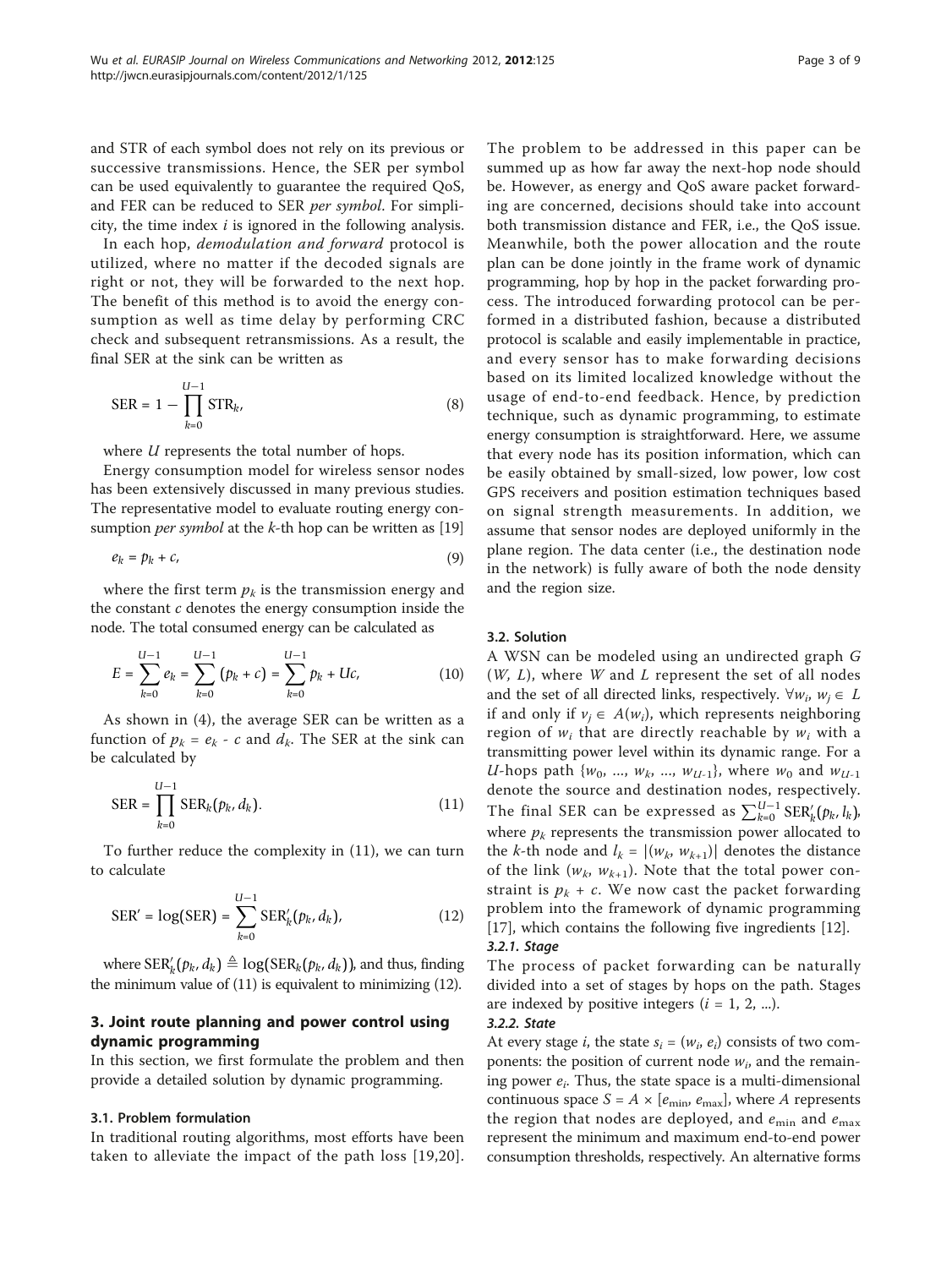of state can be expressed by  $s_i = (d_i, e_i)$ , where  $d_i$  denotes the distance from  $w_i$  to the destination. Correspondingly, the state space is a two-dimensional continuous space represented by  $S = [0, D] \times [e_{\text{min}}, e_{\text{max}}]$ , where D denote the farthest distance from the sensor node to the data center.

As we have mentioned earlier, a decision should sort out two problems: how far away the next-hop node, and how much power should be allocated in order to forward the packet. Hence, we can define the decision at stage  $i$  as  $q_i = (\hat{w}_{i+1}, e_{i+1})$ , where  $\hat{w}_{i+1}$  represents the target position of  $w_{i+1}$  (there may be no sensor at this position). Note that  $\hat{w}_{i+1}$  and  $e_{i+1}$  provide answers to the questions we give forward. The decision space is a multi-dimensional continuous space  $G = A \times [e_{\text{min}}, e_{\text{max}}]$ , while its subset at state  $s_i =$  $(w_i, e_i)$  is  $G(s_i) = A(w_i) \times [e_{\text{min}}, e_i]$ . Since the target position  $\hat{w}_{i+1}$  always appears on the line connecting  $w_i$  and the destination, a single variable  $l_i = |(w_i, w_{i+1})|$  denoting the target advancement at state  $s_i$  is enough to represent the position of  $w_{i+1}$ . Thus, a decision could be alternatively described in term  $g_i = (l_i, e_i)$ . With this definition, the decision space is a two-dimensional continuous space  $G = [0, 1]$  $D_{\text{max}}|x[e_{\text{min}}, e_{\text{max}}]$ , where  $D_{\text{max}}$  is the maximum transmission radius of nodes. Both terms of decisions will be used in the later discussion.

It is notable that the decision we define above might not reflect the exact position of the relay node  $w_{i+1}$ . It just describes the ideal position  $\hat{w}_{i+1}$ . Therefore, one additional procedure called relay-selecting algorithm should be carried out to find out the exact relay node. This procedure works in this way: Given an optimal position  $\hat{w}_{i+1}$ , the node within the region of  $A(w_i)$  and being the nearest to  $\hat{w}_{i+1}$  will be selected as  $w_{i+1}$ . Node  $w_i$  will be chosen to forward the packet to  $w_{i+1}$  within consumed power  $e_i$ .

A policy  $g : S \to G$  represents a mapping method from state space to decision space. The decision according to state  $s_i$  can then be written as  $g_i = g_i(s_i)$ , where  $g_i$  is the policy at state  $s_i$ . A policy is said to be stationary, if the mapping does not change with stages, i.e.,  $\forall i, g_i = g$ . That is, once the input state is given, the output decision would be determined whatever stage it is at. Here, we consider only stationary policies as candidates and the feasible stationary policy space is represented by  $P(X)$ .<br>3.2.5. Value function

Value function (or *cost-to-go* function) plays an important role in the framework of dynamic programming based algorithm. Usually, a value function  $J: S \to \mathbb{R}$  is a mapping from the state space to the set of real values. The value function  $J_{g}(s)$  we define here can be interpreted as the average end to end SER with respect to the initial state  $s_x$  and the stationary policy g, which is given by

$$
J_g(s_x) = \mathbb{E}\left\{\sum_{k=0}^{U-1} \text{SER}'_k(s_k, g(s_k), \varepsilon_k | s_0 = s_x)\right\},
$$
 (13)

where  $\text{SER}_k'(s_k, g(s_k), \varepsilon_k|s_0 = s_x)$  is the SER from state  $s_i$ to  $s_{k+1}$  and  $\epsilon_k$  represents the derivation between the actual position  $w_k$  and the ideal position  $\hat{w}_i$ . Given  $g(s_k)$ and  $\epsilon_k$ , the state  $s_{k+1}$  can be determined. Hence, we may use SER'( $s_x$ ,  $s_y$ ) to represent the SER from state  $s_x$  to state  $s<sub>v</sub>$  in the later discussions.

An iteration form of (13) is [[12\]](#page-8-0)

$$
J_{g}(s_{k}) = \mathbb{E}\left\{\text{SER}'(s_{x}, s_{y}) + I_{g}(s_{y})\right\} = \varphi_{g}(s_{x}) + \int\limits_{G} J_{g}(s_{y})f_{g}(s_{x}, s_{y})ds_{y} \qquad (14)
$$

where  $f_g(\cdot, \cdot)$  is the state transition probability density function (PDF) with policy g, and  $\phi_g$  (s<sub>x</sub>) =  $\int_G$  SER'(s<sub>x</sub>, s<sub>y</sub>)  $f_g(s_x, s_y)ds_y$  is the average one-hop SER with policy g given the current state  $s_x$ .

Actually, (14) is the standard result in dynamic programming problems. The objective is to find out the optimal policy. A policy  $g^*$  is called optimal if ∀*s*,  $J_{g^*}(s)$  ≤  $J_g(s)$  for every other policy g. We use  $J^*(·)$  to denote the value function under the optimal policy. In principle, the optimal policy can be obtained by solving the Bellman's equation [[17](#page-8-0)]

$$
\max_{g \in \mathcal{P}(s)} J^*(s_x) = \varphi_g(s_x) + \int_G J^*(s_y) f_g(s_x, s_y) ds_y.
$$
 (15)

Once the optimal value function  $J^*$  are available, the optimal forwarding policy is given by

$$
g^* = \arg \max_{g \in \mathcal{P}(s)} J^*(s_x) = \arg \max_{g \in \mathcal{P}(s)} \left\{ \varphi_g(s_x) + \int_G J^*(s_y) f_g(s_x, s_y) ds_y \right\} \quad (16)
$$

We notice that the optimal policy consists of a series of optimal decisions which are made at each state  $s_x$  to maximize the right-hand side of (16).

# 4. Reduced-complexity optimization adaptive routing algorithm

The dynamic programming in Section 3 simultaneously updates two parameters  $e_k$  and  $d_k$ , which requires a complexity of  $O(N^2)$ . In this section, we aim to reduce the complexity to  $O(N)$  by considering the route planing and the the transmission power allocation separately, and meanwhile preserving the end-to-end performance. The basic ideas are to find out the route with an equal transmission power allocation at each hop, and then reallocate the transmission power at the pre-determined route. This reduced complexity algorithm may be realized in the following three steps: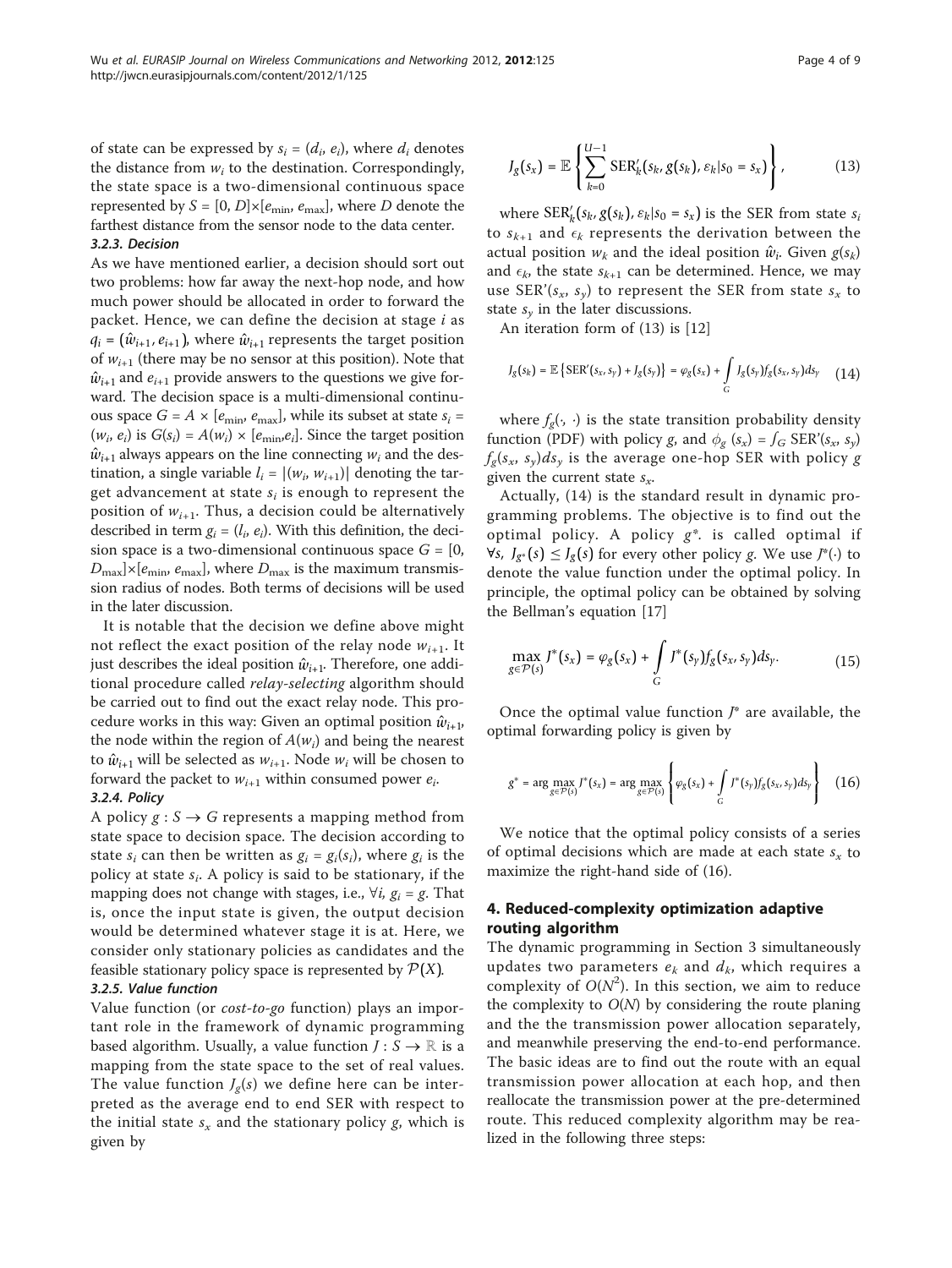#### 4.1. Estimate the number of hops

Before performing dynamic programming, it is necessary to estimate the number of hops. As shown in (4) and (12), the SER performance gets worse when  $d_k$  increases because of the pass loss effect, and thus, the optimal route is the one that straightly connects the source and the destination. Typically, the more number of hops, the better SER can be achieved since the pass loss can be greatly reduced. Suppose U' represents the estimated number of hops, D denotes the optimal end-to-end distance, and  $e_{\text{max}}$  is the total transmission transmission power. Let  $e_k = e_{\text{max}}/U'$  and it is easy to prove maximum end-to-end SER can be obtained when  $l_k = L/U'$  $(k = 1, ..., U')$ , where  $l_k$  represents the ideal distance to the next hop. The actual next hop distance is calculated as [\[12\]](#page-8-0)

$$
l'_{k} = \sqrt{l_{k}^{2} + r_{k}^{2} + 2l_{k}r_{k}\cos\beta} \quad r \in [0, l],
$$
 (17)

The average actual distance is given by

$$
\mathbb{E}[l'_{k}] = \int_{0}^{l_{k}} \int_{0}^{2\pi} l_{k} f_{w_{\gamma}}(r, l_{k}) d\beta dr, \qquad (18)
$$

Note that if  $l_k$  is large, it yeilds

$$
\int_{0}^{l_k} \int_{0}^{2\pi} f_{w_y}(r, l_k) d\beta dr \cong 1.
$$
\n(19)

while the value of  $l_k$  is small, the integral range for r should be chosen to satisfy

$$
\int_{0}^{r_0} \int_{0}^{2\pi} f_{w_y}(r, l_k) d\beta dr \cong 1
$$
\n(20)

where  $r_o \gg l_k$ .

As a result, when the number of hops increases, in practice it selects a much longer and zigzag route from the source to the destination, and thus, the final SER performance is decreased. Hence, there exists a tradeoff between the SER performance and  $U$  and  $STR$  by using equal power distribution given  $e_{\text{max}}$  and L. The SER can be written as

$$
SER' = \sum_{k=0}^{U'-1} SER'_{k}(p_{k}, \mathbb{E}[l'_{k}]) = U'SER'_{k}(p_{k}, \mathbb{E}[l'_{k}]), \quad (21)
$$

where  $p_k = e_{\text{max}}/U - c$ . Finally, the number of hops can be estimated by

$$
U = \arg\min_{U' \in \mathbb{R}} \{ U' \text{SER}_k' (p_k, \mathbb{E}[l'_k]) \},\tag{22}
$$

#### 4.2. Determine the route by dynamic programming

We can set up a finite-horizon dynamic programming problem, and then compute the ideal advancement at each hop, say  $e_{\text{max}}/U_k$ . Note that  $e_k = e_{\text{max}}/U$ . Let  $L_k$ denote the remaining distance before the k-th hop, and  $l'_k$  is the actual distance at the  $k$ -th hop.

$$
J_g(D_k) = \mathbb{E}\left\{\text{SER}(\mathbb{E}[l_k'], e_{\max}/U) + J_g(L_{k+1})\right\} \quad k = 1, \ldots, U \quad (23)
$$

The same "backward" method can be used to solve the above problem and obtain  $\tilde{d}_k$ . Note that  $\tilde{d}_k$  is just ideal advancement, but not the actual hop distance  $l_k$ . The source node sends the first packet to the destination with average power  $e_{\text{max}}/U$  at each hop. The destination feedbacks to inform the source node the actual route and then the source is aware of  $l_k$ . In this case, the routing problem is reduced to determine how far away the next hop will be  $l_k$  ( $k = 1, ..., U$ ).

#### 4.3. Power allocation along the pre-determined route

The purpose is to reallocate the transmission power to minimize the SER subject to the same total energy constraint (for brevity, we drop  $p_k$  and  $l'_k$ ):

$$
\min \sum_{k=1}^{U-1} \text{SER}'_{k'},
$$
\n
$$
\text{s.t. } \sum_{k=0}^{U-1} 0 < p_k \le Y_e - Uc, \quad (k = 1, \dots, U). \tag{24}
$$

Before deriving the optimal solution for the problem given in (24), the following theorem is presented.

**Theorem 1.** The optimal power allocation strategy  $p_1$ , ...,  $p_k$  in the optimization problem stated in (24) is unique.

*Proof:* The power constraints in (24) are linear functions of the power allocating pa rameters, and thus, they are convex functions. It is clear that the SER function in (4) is a convex function with respect to  $p_k$ , and thus, the corresponding  $SER'_k$  in (12) is also convex as  $0 \leq SER_k \leq$ 1. Since the sum of a series of convex functions is also convex, which is sufficient to show that the objective function in (24) is convex, and therefore, has unique solutions.

The power allocation is to find  $p_k$  such that the SER in (24) is maximized subject to the power constraint by solving the following optimization problem

$$
L(p_1, ..., p_U) = \sum_{k=1}^{U-1} \text{SER}'_k - \lambda \left(\sum_{k=0}^{U-1} p_k - Y_e + Uc\right).
$$
 (25)

where  $\lambda$  is a positive Lagrange multiplier. The necessary condition for optimality can be obtained by finding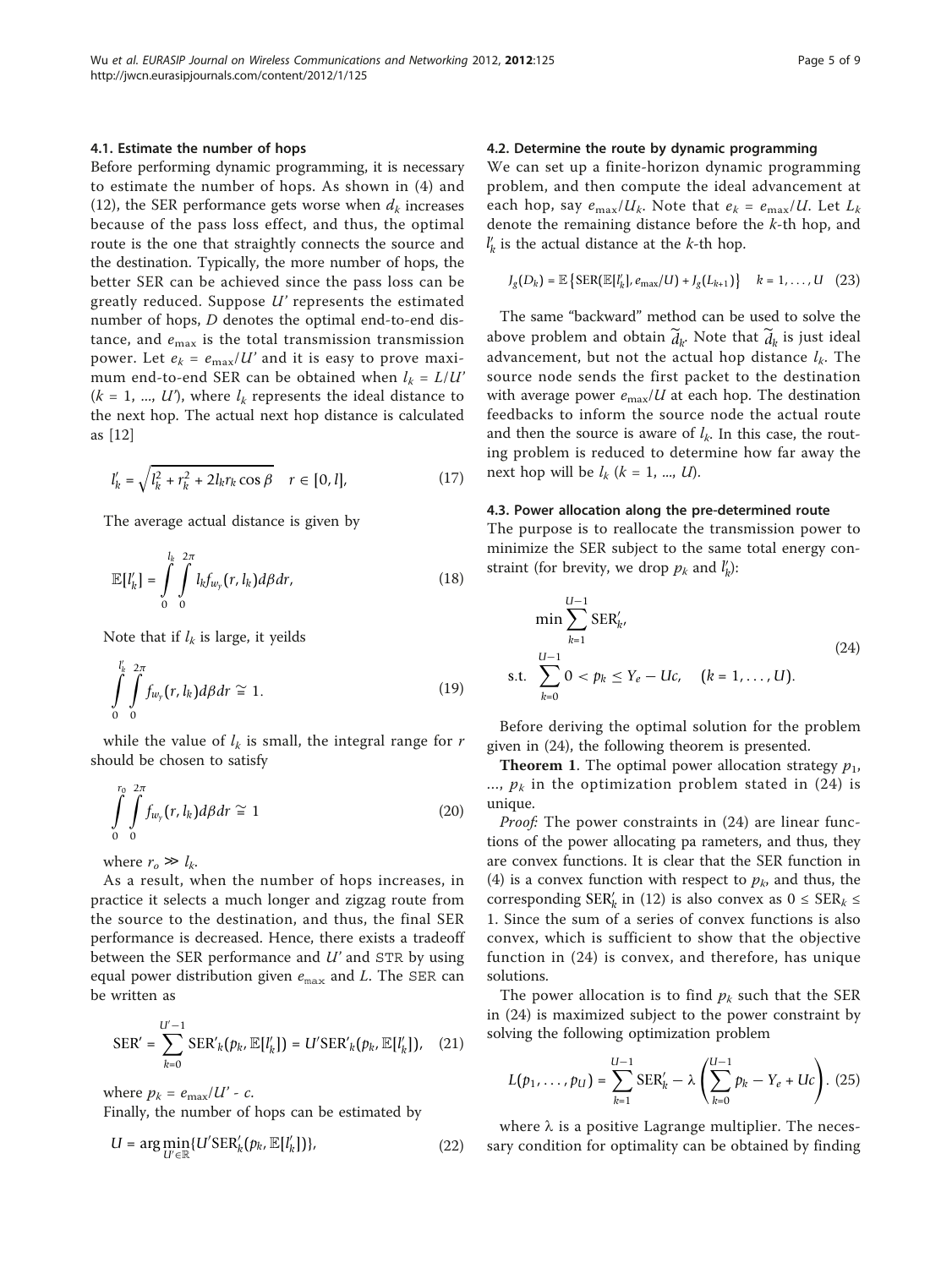<span id="page-5-0"></span>the derivatives of (25) with respect to  $p_k$ . For nodes  $k = 1$ , ...,  $U$  with nonzero transmit powers, we can get

$$
\frac{\partial L(p_1,\ldots,p_U)}{\partial p_k} = \frac{\partial \text{SER}'_k}{\partial p_k} - \lambda,\tag{26}
$$

where

$$
\frac{\partial S \text{TR}_k'}{\partial p_k} = \frac{1}{1 - \text{SER}_k} \frac{\partial S \text{ER}_k}{\partial p_k}
$$
\n
$$
= \frac{g_{\text{psk}} \beta d_k^{-2\alpha} N^2}{\left( \text{SER}_k - 1 \right) N_o \pi} \int\limits_{0}^{\frac{(M-1)\pi}{M}} \sin^{-2}\theta \left( 1 + \frac{g_{\text{psk}} \beta}{N_o \sin^2 \theta} p_k d_k^{-2\alpha} \right)^{-N^2 - 1} d\theta, \tag{27}
$$

Using (26) and (27), the optimal power at each hop can be calculated by using the gradient descent optimization methods

$$
p_k(i+1) = p_k(i) - \mu \frac{\partial L(p_1, \ldots, p_U)}{\partial p_k} = p_k(i) - \mu \left( \frac{\partial S \Pi k'_k}{\partial p_k} - \lambda(i) \right), \quad (k = 1, \ldots, U)
$$
 (28)

where  $p_k(i)$  and  $\lambda(i)$  represent the transmission power and Lagrangian multiplier at the *i*-th iteration, and  $\mu$ stands for the positive step size. Using the power constraint,  $\lambda(i)$  can be obtained by the following equation

$$
\sum_{k=0}^{U-1} p_k(i+1) - Y_e + Uc = 0 \tag{29}
$$

The power allocation schemes can be easily solved with initializing some positive values for  $p_k$  ( $k = 1, ...,$  $U$ ) and using (28) in an iterative manner. By Theorem 1, it is obvious that the mentioned approach results in optimal power allocation at a given route. It is also important to show that  $p_k$  values in (28) are always positive. To prove this, it is sufficient to show that  $\mu$ >0 and  $\frac{\partial L(p_1,...,p_U)}{\partial x}$  < 0. This algorithm is guaran-∂*pk* teed to converge at least to a local maximum, since at the each step the objective function is decreased and is bounded below by zero. Note that the cluster based

power allocation is performed after the routing has been finalized. While the optimal solution is to combine the route planing and the power allocation together, the method in (24) significantly reduces the computation complexity.

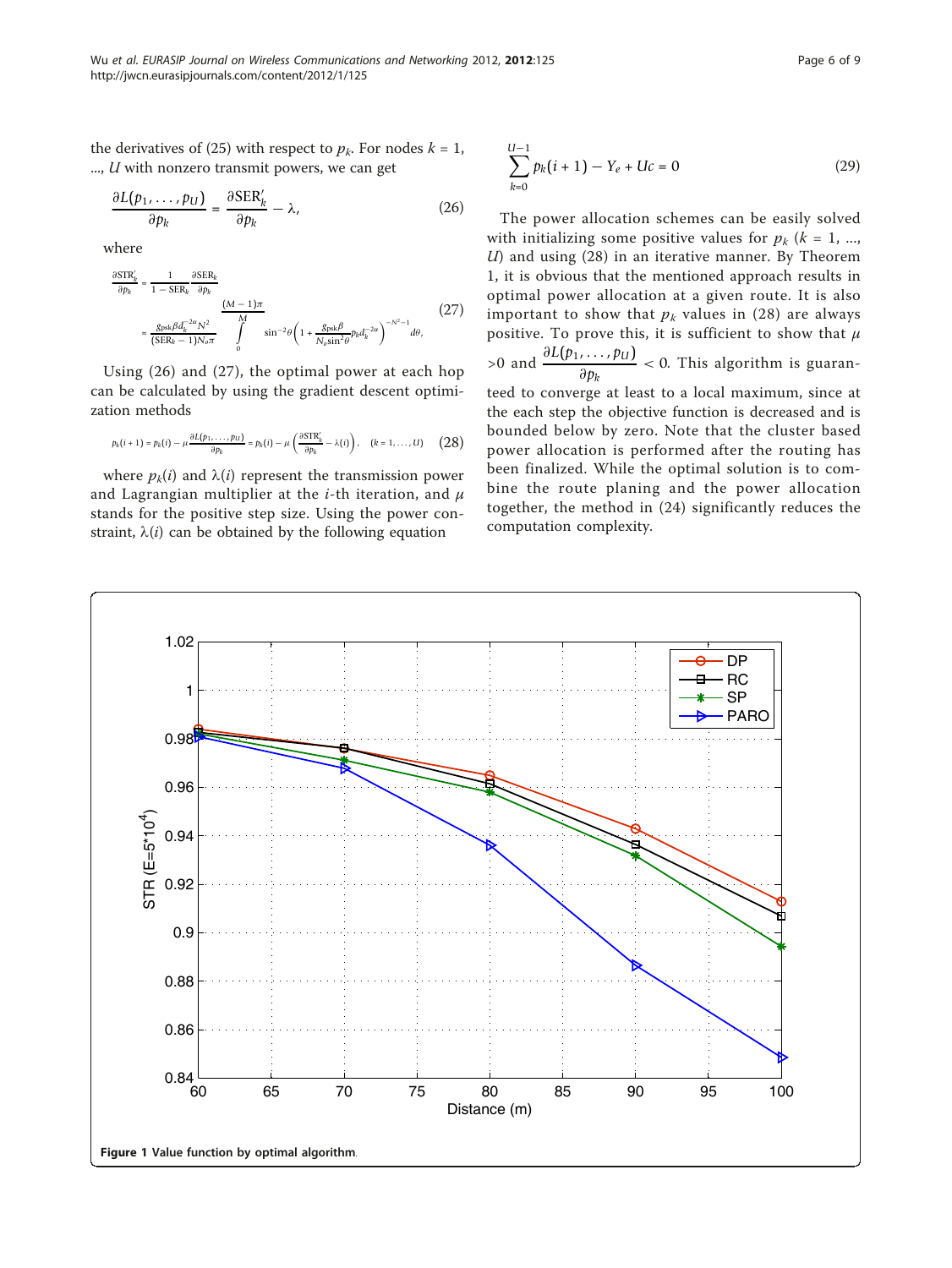### 5. Simulation results

This section evaluates the proposed packet forwarding protocol by simulation. In the simulation, we consider a square field with area 100  $\times$  100 m<sup>2</sup>. Sensor nodes are uniformly located at random in the region. The node density is  $0.1/m^2$ . Wireless bandwidth is supposed to be 1 MHz. Packet size is chosen to be 1 kbs. Parameters in the energy model are set as follows: path loss  $\alpha$  = 3. The state space partition scheme uses parameters  $X_d = 50$  and  $Y_e = 100$ .

The first result is about the value function approximating solution. The value function computed by using the RC method is plotted in Figure [1](#page-5-0). For contrast, actual value function (i.e., the average energy consumption with respect to all states) obtained through simulation experiment is also presented in Figure 2. Two figures coincide very well. This demonstrates the correctness of our theoretical analysis and derivation. The optimal value function can provide a precise prediction of the actual energy consumption in the networks.

Figure [3](#page-7-0) examines the SER performance in term of the source-to-end distance. It can be also observed that the proposed routing protocols by using DP and the RC algorithm outperform SP-power [\[19](#page-8-0)] and PARO algorithms [[20](#page-8-0)]. Due to the pass loss effects, the SER values decreases when distance increases. At big distance values, it shows that the proposed protocol obtains much better performance. We can explain this as the following: our protocol takes into account the transmission power setting when making forwarding decision. Actually, by doing so, we add one more degree of freedom (i.e., the energy dimension) into the original routing problem. While traditional routing algorithms consider only the spatial dimension, our protocol exploits both energy and spatial dimensions. Thus, it has underly advantage over the traditional algorithms, which becomes much remarkable as the source-to-end distance increases. From Figure [3,](#page-7-0) it also shows that the optimal routing selection performs better than the RC, but the later is much simpler.

### 6. Conclusions

In this article, we have studied the joint optimization problem of channel coding, resource allocation, and route planning for WSN using demodulation-and-forward protocol at each relay node. The objective function is to find out the packet forwarding route with minimum FER subject to the end-to-end energy consumption constraint.

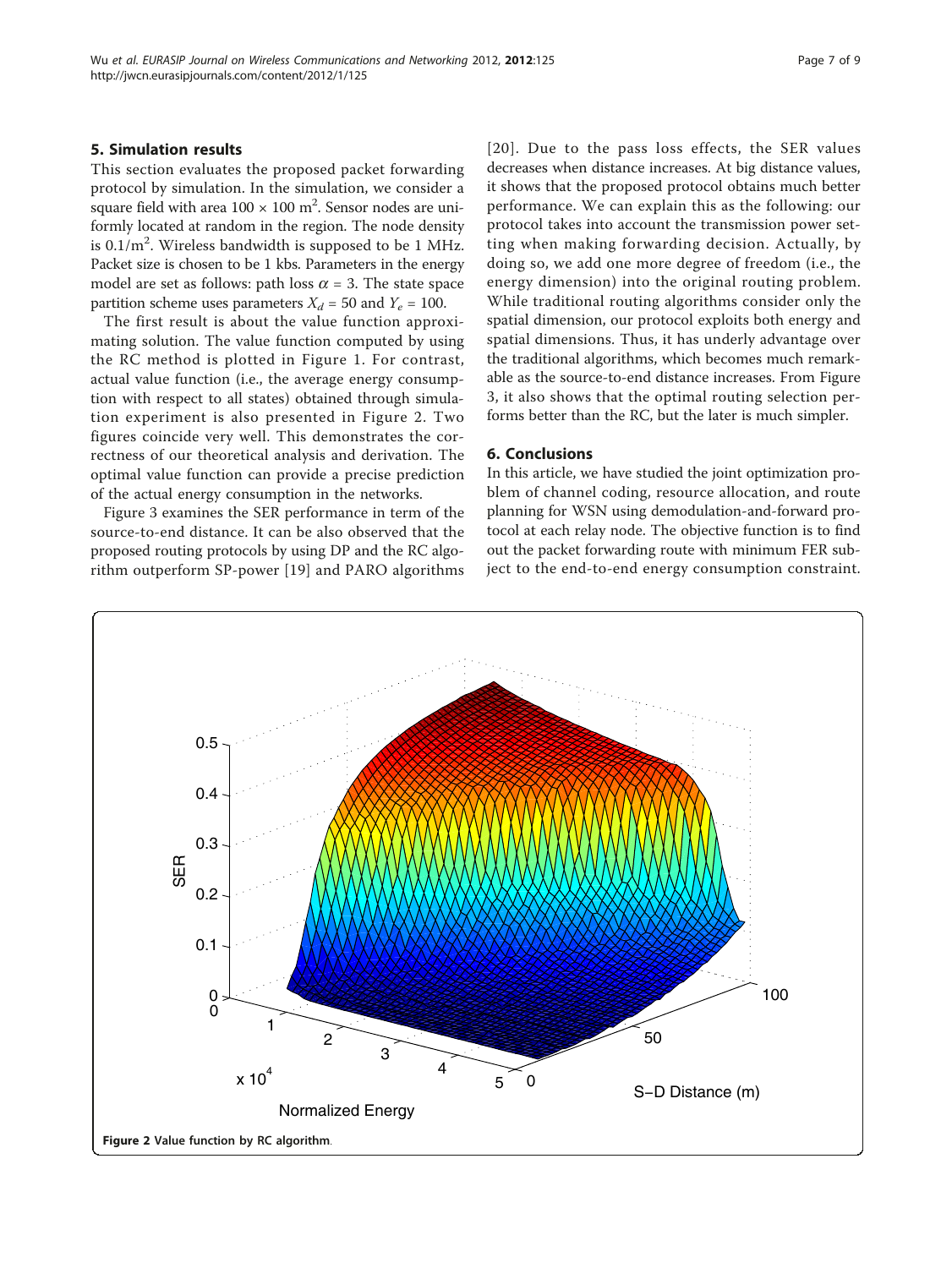<span id="page-7-0"></span>

Specifically, we cast this energy and QoS aware packet forwarding problem into the framework of dynamic programming. Then, a low-complexity, suboptimal approach is provided by performing the the route planing and power allocation separately. Simulation experiments are carried out to evaluate the performance of the proposed forwarding protocol. The results indicate that our protocol significantly outperforms classical routing algorithms, and can achieve comparable performance with the optimal method.

#### Acknowledgements

This work was partially supported by the National Natural Science Foundation of China under Grant number 61071083.

#### Author details

<sup>1</sup>State Key Laboratory of Advanced Optical Communication Systems and Networks, School of Electronics Engineering and Computer Science, Peking University, Beijing, China <sup>2</sup>School of Electrical Engineering and Computer Science, Peking University, Beijing, China

#### Competing interests

The authors declare that they have no competing interests.

Received: 18 November 2011 Accepted: 29 March 2012 Published: 29 March 2012

#### References

- 1. IF Akyildiz, W Su, Y Sankarasubramaniam, E Cayirci, A survey on sensor networks. IEEE Commun Mag. 40(8), 102–114 (2002)
- 2. GJ Foschini, MJ Gans, On limits of wireless communications in a fading environment when using multiple antennas. Wirel Personal Commun. 6, 311–335 (1998)
- 3. L Xiao, M Xiao, A new energy-efficient MIMO-sensor network architecture MSENMA, in Vehicular Technology Conference 2004 Fall, Los Angeles, USA, (Sep 2004)
- 4. R Wang, M Tao, Joint source and relay precoding design for MIMO twoway relaying based on MSE criteria. IEEE Trans Signal Process. 6(3), 1352–1365 (2011)
- 5. S Cui, A Goldsmith, Energy-efficiency of MIMO and cooperative MIMO techniques in sensor networks. IEEE J Sel Areas Commun. 22(6), 1089–1098 (2004)
- 6. Y Liu, M Tao, Optimal channel and relay assignment in OFDM-based multirelay multi-pair two-way communication networks. IEEE Trans Commun. 60(2), 317–321 (2012)
- 7. J Chen, W Xu, S He, Y Sun, P Thulasiramanz, X Shen, Utility-based asynchronous flow control algorithm for wireless sensor networks. IEEE J Sel Areas Commun. 28(7), 1116–1126 (2010)
- 8. J Zhang, J Chen, Y Sun, Transmission power adjustment of wireless sensor networks using fuzzy control algorithm. Wirel Commun Mobile Computing (Wiley). 9(6), 805–818 (2009)
- 9. B Zhang, H Mouftah, QoS routing for wireless ad hoc networks: problems, algorithms, and protocols. IEEE Commun Mag. 43(10), 110–107 (2005)
- 10. B Zhang, H Mouftah, Z Zhao, J Ma, Localized power-aware alternate routing for wireless ad hoc networks. Wirel Commun Mobile Comput. 9(7), 882–893 (2009)